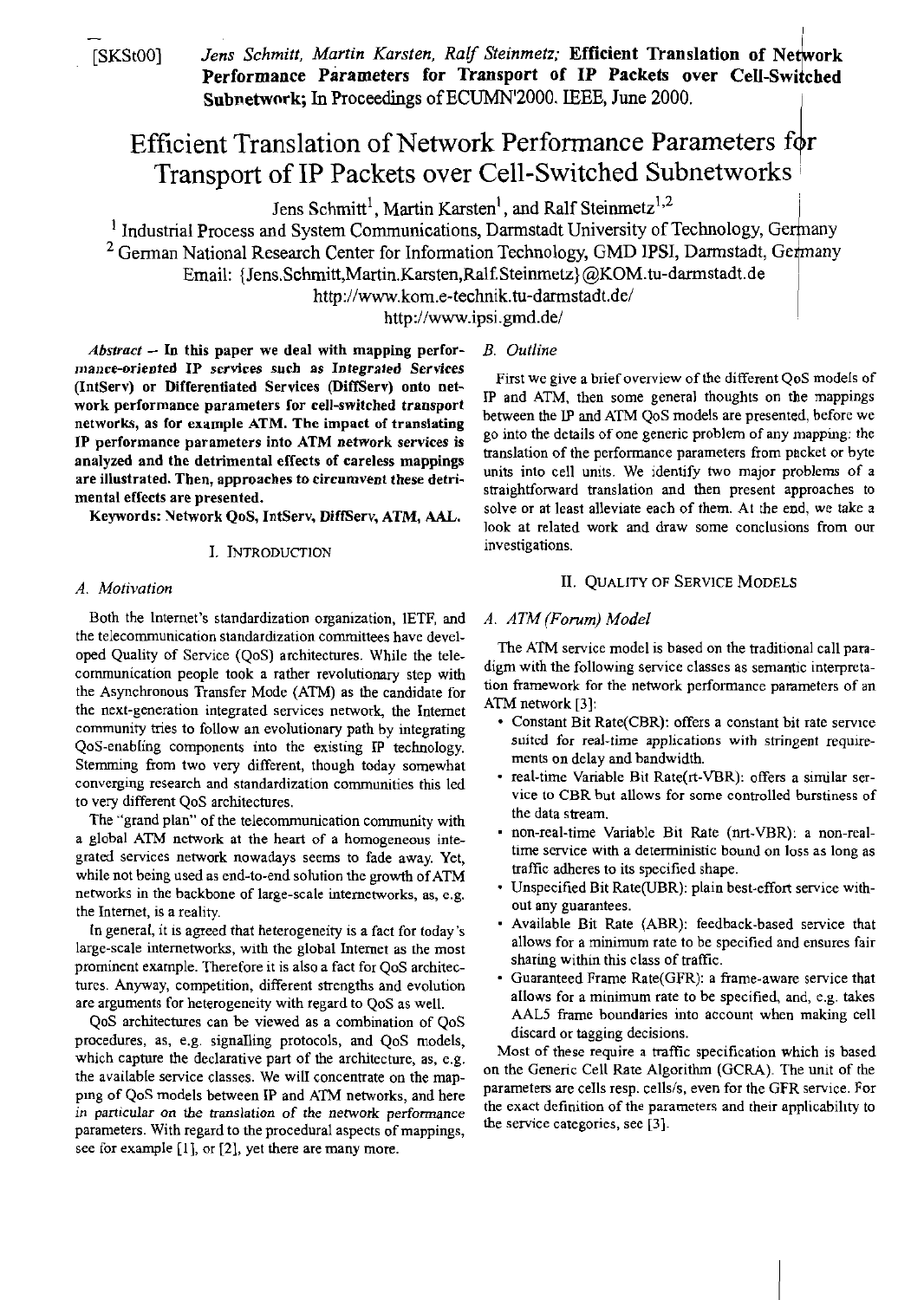Much work inside the IETF has been devoted to the development of QoS models for the Intemet. The outcome are Wo different models for achieving QoS: IntScrv and DiffServ. These however deal with different needs and can also be seen as complementary and mutually assisting **[4],** and not necessarily competing.

#### 1) IntServ

This model is more in the tradition of telecommunications business models, where an end-to-end service is offered to the customers at the end-systems. Therefore, the services offered are specified at the flow-level, i.e. very fme-grained. Two services have advanced to proposed standards: Guarantecd Service (GS) *[5]* and Controlled Load Service (CLS) **[6].** 

GS offers deterministic guarantees on the maximum endto-end delay and the available bandwith as well as a zero loss assurance. It requires a traffic specification, called TSpec, which is essentially a double token bucket, with  $r$  as the token rate of the first bucket and  $b$  as its bucket depth, and for the second bucket the peak rate  $p$  and the maximum packet size  $M$  as the bucket depth. The serviee rate  $R$  as specified by tbe receiver(s) detemines the experienced queuing delay and thus serves as control parameter to adjust the maximum delay tolerable for a GS User.

CLS has a much looser specification which is supposed to offer a service that is comparable to best-effort service in a "lightly loaded" network. It also requires the specification of a TSpec and ensures that under any load condition of the network a CLS User will at least have a throughput of the token rate r.

For both services the units in which parameters are specified are bytes resp. bytes/s.

#### 2) DiffServ

This model [7] is a more pragmatic/less ambitious approach motivated by the reality of today's lntemet service providers (ISP), which would like to offer higher value services to their customers, who are end-users as well as other 1SPs. Henee, the sewices offered will be based on trafic aggregates and will thus be rather coarse-grained.

The approach taken for DiffServ is not to specify the services - these shall be part of bilateral Service Level Agreements (SLA) between providers or customers - but to specify the behaviour of the fonvarding elements in so called Per-Hop Behaviours (PHB). Two PHBs have heen advanced to proposed standards:

- Expedited Fonvarding (EF) **[8]**
- Assured Forwarding (AF) [9]

Both of them require the configuration of a certain service rate to satisfy their specified behaviour. This rate will be given in bits/s or bytes/s, which are of course equivalent (for out purposes).

# *B. IETF Models* **C.** *Selecting the ATM Service Categories*

An important decision for the mapping of the QoS models is the assignment of IP-related services to ATM service categories. Although this is not the focus of our paper, we briefly want to discuss the issues for that fundamental selection here. for both IntServ and DiffServ.

#### *1) IntServ*

A mapping of the IntServ classes, GS and CLS, onto ATM resource usage inside the ATM subnetwork. service categories should try to preserve their respective semantics, wbile at the same time trying to minimize the

For GS, the most straightforward candidate is rt-VBR, although CBR is another, but presumably more costly alternative. The other service categories do not seem to be suited since they are for non-realtime applications. For CLS, either nrt-VBR, ABR, or GFR are good candidates, whereas CBR or rt-VBR are pnncipally possible, but too costly as they offer more than is needed to satisfy the CLS specification.

#### 2) DiffServ

The first question to be answered for DiffServ is whether ATM VCs correspond to SLAs or PHBs. While the ATM Forum takes the former position, the lETF favours the latter. For EF-based SLAs or for the EF PHB the holtest candidates are CBR and rt-VBR, whereas for AF, ABR or GFR seem the most reasonable choices.

The above considerations are led by technical and economical rationale and similar, yet much more detailed treatment of this can be found in ([I01 for IntServ, and [LI] for Diff-Serv). It is our future goal and our strong belief that it is necessary to verify and possibly modify these by trials and measurements for real traffic.

However, in this paper we Want to concentrate on a common issue of any mapping. That is the conversion of the parameters from bytes to cells, which results from the fundamentally different characteristic of variable vs. fixed transport unit sizes. No matter whether it is IntServ, DiffServ or any other IP-performance-oriented service, they all have to deal with this issue of translating the packet-based nature of IP-performance related metrics into ATM's eell-based counterparts - supposing an ATM subnetwork is crossed.

#### III. TRANSLATING THE PERFORMANCE PARAMETERS

#### *A.* Straightforward Translations

Consider a flow of packets, for which an IP network service performance commitment exists, with each packet in isolation and assume that no more than one packet fits into a single cell (ofien more cells are required). Note here that an IP header already consumes 20 bytes, and a UDP header another 8 bytes so that for examplc an application using **UDPIIP** never produces packets of which more than one would fit into a single ATM cell, especially if possible further AAL-related encapsulation overhead is taken into account.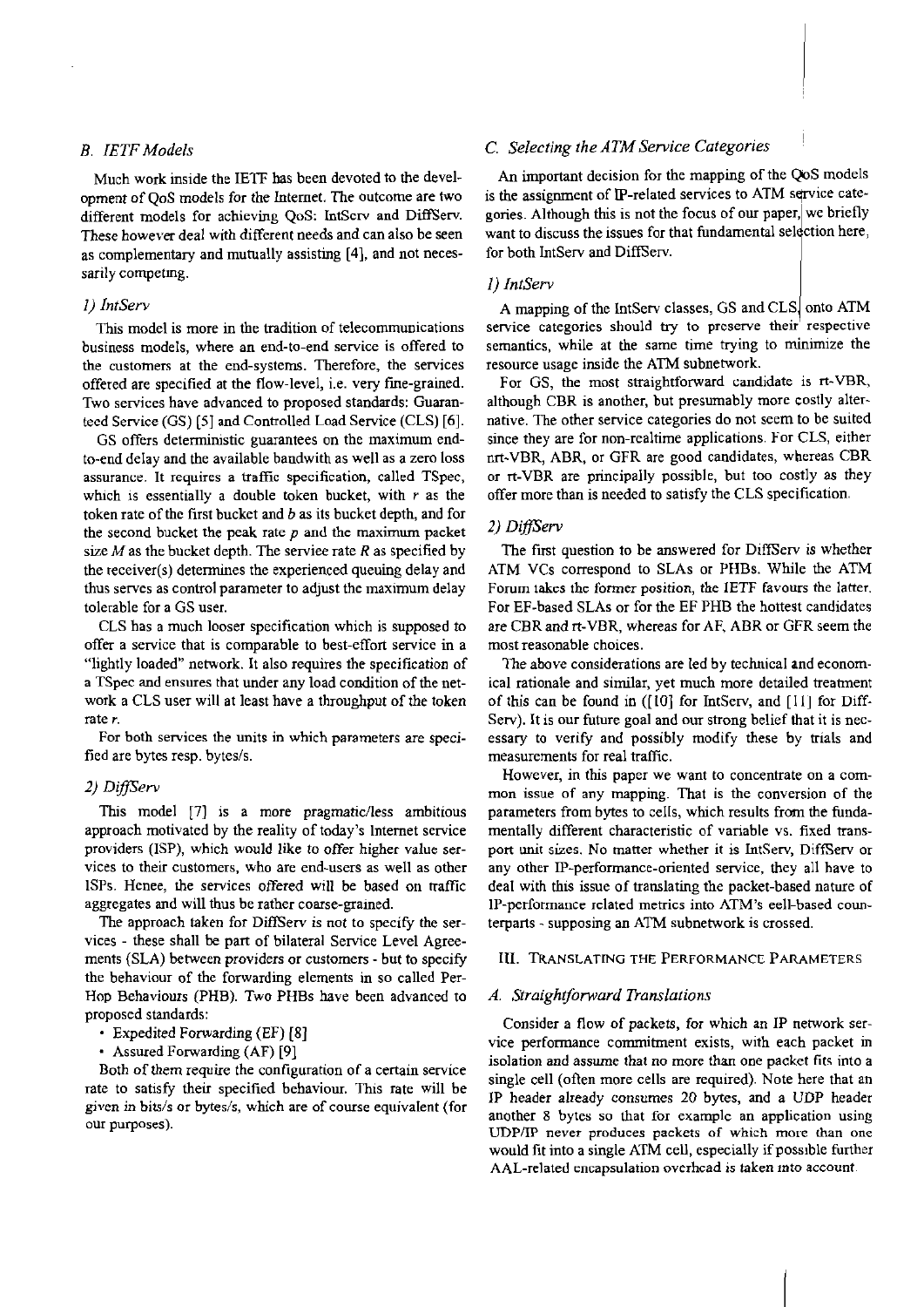Let us look at that in a more formal and general way. First we define some terms:

Ce11 Overhead: o, [in bytes].

Packet Overhead:  $o_p$  [in bytes].

Packet size:  $s_n$  [in bytes] with  $s_n \in [m, M]$ , i.e. *m* is the minimum and  $M$  the maximum packet size for the flow.

Cell size:  $s_{c}$  [in bytes].

Number of cells per packet:  $n_c$  [in cells/packet], where

 $n_c = \left[\frac{s_p + o_p}{s_c - o_c}\right].$ 

Since  $s_p$  may vary (while the other parameters are fixed, at least per flow), the number of cells per packet may also be regarded as a function of the packet size:  $n_c(s_p)$ . Given that  $s_n \in [m,M]$ , the following bounds on the number of cells per packet are given:

$$
n_c^{min} = n_c(m) = \left\lceil \frac{m + o_p}{s_c - o_c} \right\rceil \le n_c \le \left\lceil \frac{M + o_p}{s_c - o_c} \right\rceil = n_c(M) = n_c^{max}
$$

Given a certain IP performance-related rate  $r$  [in bytes/s],

we get a packet rate 
$$
r_p
$$
 with  
 $r_p = \frac{r}{s_p}$  [in packets/s],

which again allows to compute the required cell rate  $r_c$ with

 $r_c = r_b n_c$  [in cells/s].

Again the only variable parameter is  $s_p$  and we therefore realize that the cell rate is a function of the packct size(s),  $r_c(s_p)$ , as well as the packet rate,  $r_p(s_p)$ . Both  $n_c$  and  $r_p$  vary with  $s_p$ . While  $r_p$  weakly decreases with  $s_p$ ,  $n_c$  weakly increases with  $s_p$ .

Noticing that  $r_c$  is a weakly decreasing function in  $s_p$ , i.e., *r,* shows some spontaneous short-scale increases due to wellfitting packet sizes, but shows long-scale decreases due to the sharing of packet overhead, we obtain the following bounds on  $r_c$ :

$$
r_c^{min} = \frac{r}{s_p^{min}} \left[ \frac{s_p^{min} + o_p}{s_c - o_c} \right] = r_p(s_p^{min}) n_c(s_p^{min}) \le r_c
$$
  

$$
\le r_p(s_p^{max}) n_c(s_p^{max}) = \frac{r}{s_p^{max}} \left[ \frac{s_p^{max} + o_p}{s_c - o_c} \right] = r_c^{max}
$$
 (1)

where

$$
s_p^{max} = \operatorname{argmax} r(s_p) | s_p \in [m, M]
$$
  
= 
$$
\operatorname{argmax} r(s_p) | s_p \in \{m \} \left[ \frac{m + o_p}{s_c - o_c} \right] (s_c - o_c) - o_p + 1
$$

$$
s_p^{min} = \operatorname{argmin} r(s_p) | s_p \in [m, M]
$$
  
= \operatorname{argmin} r(s\_p) | s\_p \in \{M\} \left| \frac{M + o\_p}{s\_c - o\_c} \right| (s\_c - o\_c) - o\_p

Of course for ATM  $s_c = 48$ , and for different AALs the

resulting numbers and formulae are given in Table 1, where it is assumed that  $LLC/SNAP$  encapsulation as defined in  $[12]$ is used in all cases. If instead of that VC-based multiplexing was used then all  $o_p$  values would need to be diminshed by 8.

TABLE 1 Application of the Mathematical Framework.

| AAL Type         | $ o_c o_p$ |    | $n_c$                  | $r_c$                                             |
|------------------|------------|----|------------------------|---------------------------------------------------|
| AAL <sub>1</sub> |            | 8  | $s_p + 8$<br>47        | $rac{r}{s_p}$<br>$S_{\rho}$ +<br>47               |
| AAL <sub>2</sub> | 4          | 8  | $S_p + 8$              | $\frac{r}{s_p} \left[ \frac{s_p + 8}{44} \right]$ |
| <b>AAL 3/4</b>   | 4          | 16 | $s_p + 16$             | $\frac{r}{s_p} \frac{s_p + 16}{44}$               |
| AAL <sub>5</sub> | 0          | 16 | $\lceil s_p+16 \rceil$ | $\frac{r}{\sqrt{2}}$ $s_p + 16$                   |

This table is a slightly arguable since for AAL1 and AAL2 there are no standards or proposals as to how to encapsulate IP packets.

To assess how much the choice of the packet size affects the cell rate that is to be allocated, take a look at the cell rates for different packet sizes as depicted in Figure I. Here we assumed the use of AAL5 and LLC/SNAP encapsulation and an **iP** perfomance-related rate *r* of 10000 bytesls.



Figure 1: Cell Rates for different packet sizes.

Depending on the packet size we have to allocate cell rates differing by a factor of almost three. Furthermore, we notice that even for packet sizes closely together the difference in their corresponding ceU rates may be huge. Let us look at that more rigorously.

## *B. Performance Anaiysis*

In this section we first defme and motivate some metrics. which **then** serve as cnteria for discussing different schemes for translation of the packet-based performance parameters into their cell-based counterparts.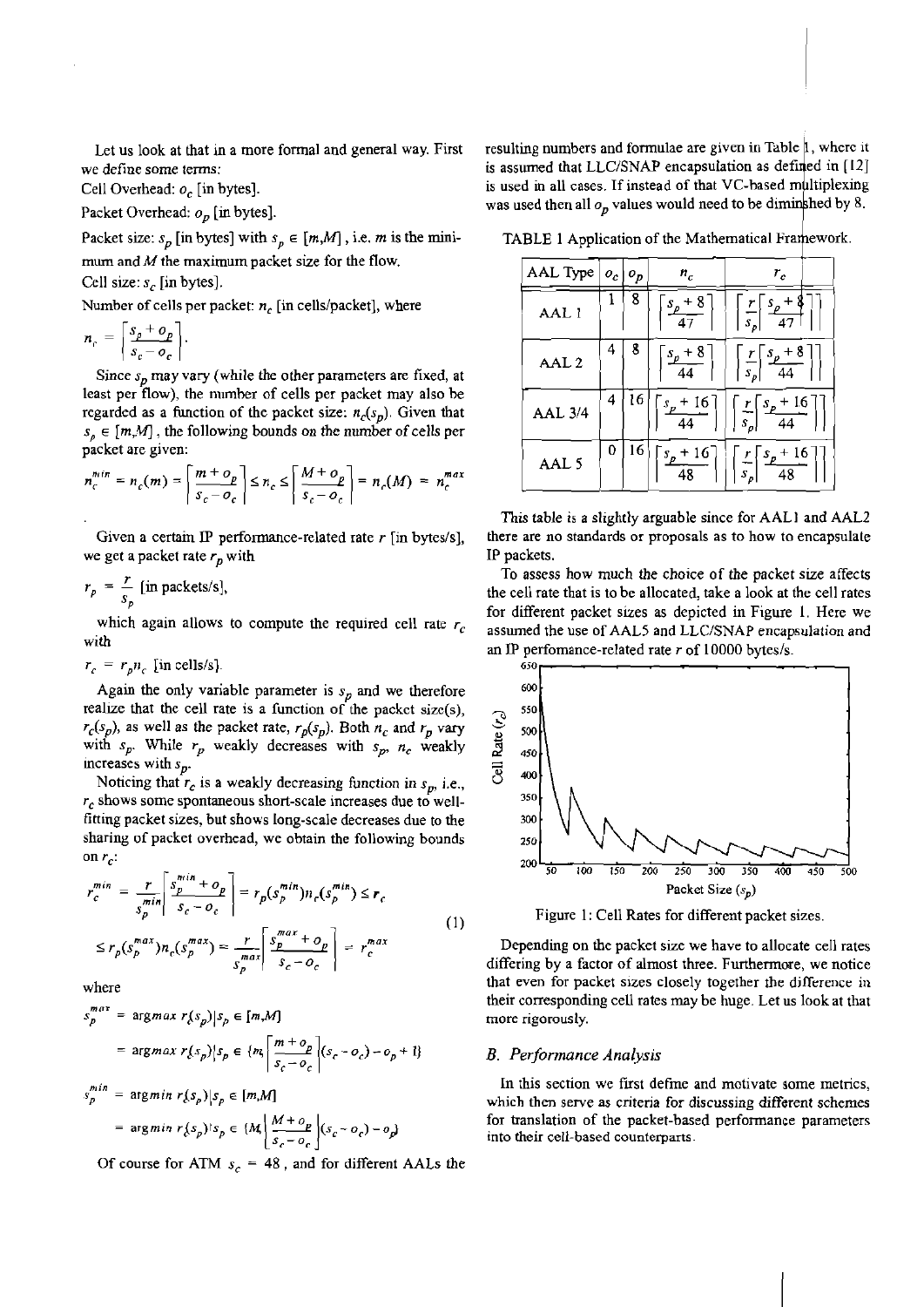#### 1) *Metrics*

Let us first define a metric called Cell Utilization Efficiency *(CUE)* as follows:

$$
CUE = \frac{r}{r_c s_c} \in \left[\frac{r}{r_c^{max} s_c}, \frac{r}{r_c^{min} s_c}\right] \subset [0,1]
$$
 (2)

The *CUE* is a measure of how well utilized allocated resources of the cell-switched network are if the expected packet size matches the actual packet size.

It may however be the case that the expected packet size when the allocation is made is not the packet size actually seen in the data flow. Therefore let us defme a fixther metric to measure the cell utilization efficiency for this case. Assume  $r_c$  is chosen as cell rate based on an expected packet size  $s_p$ , yet  $s_p$  turns out to be the actual packet size. Then let us define the realized *CUE* (*rCUE*) as function of  $s_p$ :

$$
rCUE(s_p) = \begin{cases} \frac{r}{r_c s_c} & s_p < \bar{s}_p \\ \frac{r}{r_c s_c} - \frac{r_c - r_c}{r_c} & s_p \ge \bar{s}_p \end{cases}
$$
(3)

Certainly, the worst case with regard to efficiency is that the actual packet size is the packet size that minimizes the cell rate, i.e.  $s_p^{min}$ . We capture this case in a metric called worst-case *CUE (wCUE),* which is defined as:

$$
wCUE = rCUE(M) = \frac{r}{r_c^{min} s_c} - \frac{r_c - r_c^{min}}{\bar{r}_c}
$$
 (4)

In any case that means that it is favourable to base the cell rate on as large as possible packet sizes. But cell utilization is just one side of the "story", the other is how badly we may overload the cell rate allocation by overly "optimistic" packet size "expectations". That is captured in the following metrics.

The Cell Loss Rate *(CLR)* is defined as a function of  $s_n$ :

$$
CLR(s_p) = \begin{cases} 1 - \frac{\dot{r}_c}{r_c} & s_p < \dot{s}_p \\ 0 & s_p \ge \dot{s}_p \end{cases}
$$
 (5)

Of course the highest rate of cell losses is incuned if the actual packet size maximizes the cell rate, i.e. it is  $s_p^{max}$ . Thus we defme the worst-case Ce11 Loss Rate *(wCLR)* as:

*wCLR* = 
$$
CLR(m) = 1 - \frac{r_c}{r_c^{max}}
$$
 (6)

The *wCLR* measures how badly overloaded the cellswitched network may be due to an undersized cell rate allocation as the rcsult of overestimating packet sizes.

#### *2) Discussion*

Let us now take a look at how the straightforward translation of **E'** perfonnance Parameters onto cell-switched network parameters behaves with regard to the introduced metncs.

In Figure 2 the  $wCUE$  is depicted, again for the case where AAL5 with LLC/SNAP encapsulation is used and the IPrelated rate  $r$  is 10000 bytes/s.



Figure 2: Worst-Case Cell Utilization Efficiency.

Tnere are two basic and orthogonal problems that lead to inefficient use of cell-rate resources which are illusirated in the above graph:

- I.Over-reservation due to the uncertainty about packet sizes, and therefore about the number of packets per unit of time, since this influences the overhead shanng of framing packets for transport over the cell-switched network. The weakening of this effect as the maximum packet size is approached is represented by the long-term increase of the *wCUE* curve.
- 2. Over-reservation due to unused capacity in partially filled cells resulting from "inconvenient" packet sizes. This effect is represented by the spontaneous short-term decreases of the *wCUE* curve, whenever a cell boundary is exceeded by the packet size on which the cell rate allocation is based.

Obviously, for efficiency reasons it would be advantageous to assume large packet sizes and to carefully choose the packet size (on one of the peaks if possible).

Yet, in Figure 3 the *wCLR* is depicted for different packet sizes.



Figure 3: Worst-Case Ce11 Loss Rate

Of course, the *wCLRs* nse as the packet **size** increases, on which the cell rate allocations are based. Furthermore, the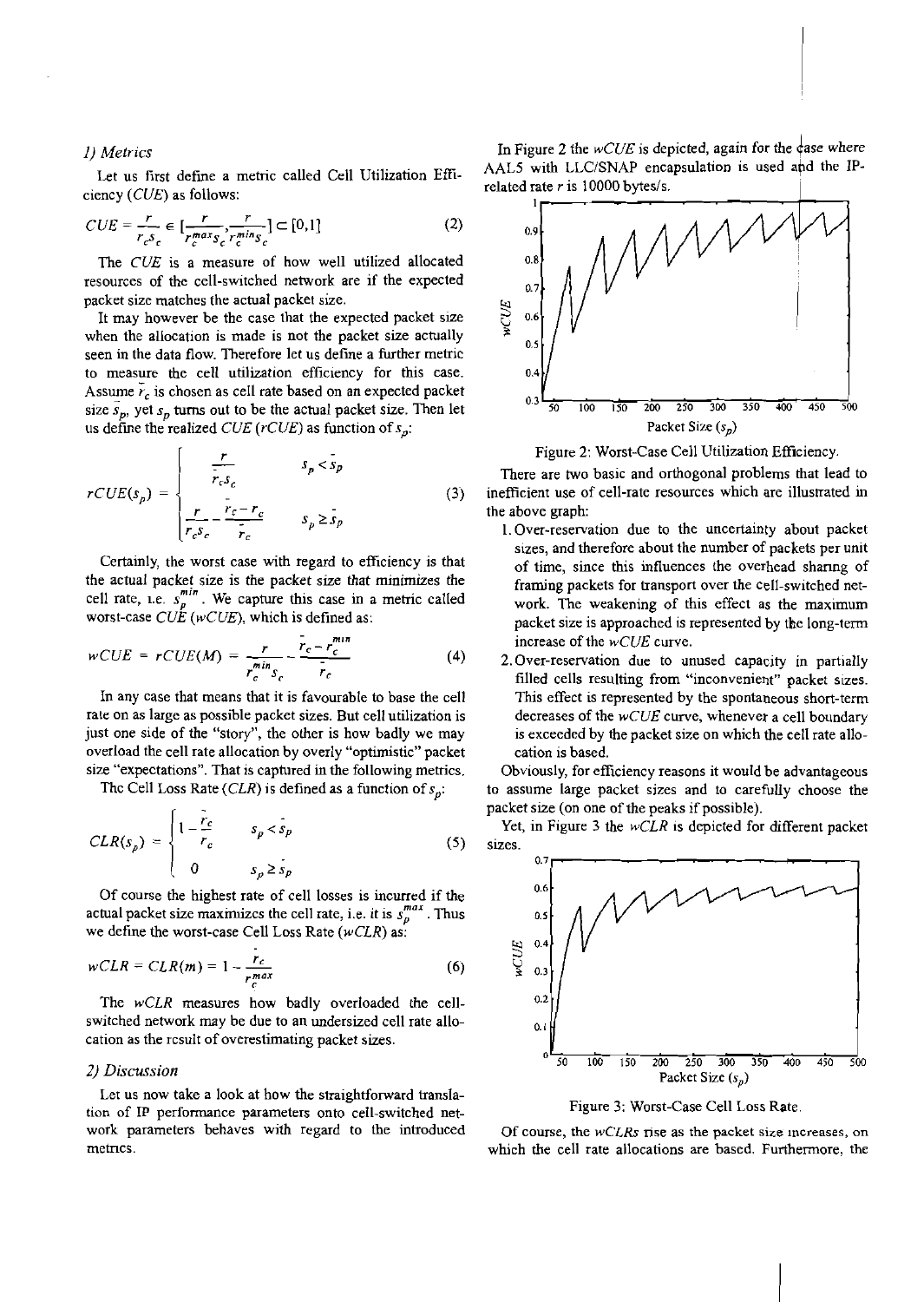packei sizes that were convenient with respect to wCUE are very bad for ihe wCLR as they correspond to spontaneous peaks of it.

Obviously, the *wCljE* and *wCLR* are competing metrics because when trying to improve the cell utilization efficiency by lowering the cell rate, the risk is to incur a higher cell loss rate. Therefore a compromise for the assumed packet size of the IP data stream must be found according to its service semantics. A sirict service as, e.g. IntServ's GS will not toierate any cell loss, so that  $s_p^{\text{max}}$  must be assumed as packet size for the calculation of the cell rate corresponding to the service rate  $R$ . For services that do not provide for such strict guarantees a tradeoff between the risk of incurring cell loss and an improved efficiency is possible.

All of the above assumes that the packet size is not a controlled variable. Of Course, one may argue that applications could generate IP packets of well-suited size that fit exactly into an integral number of cells and are as large as possible. Yet, in general this seems to be not feasible or at least not convenient due to the following problems:

- applications should not need to know about a (possibly "far away") cell-switched subnetwork,
- ATM is just one link, other links might have different needs with regard to packet size,
- applications would need link layer knowledge, which constitutes a gross layering violation.

Conscquently, edge devices, mediating between IP and ATM, have to cope with uncertainty about packet sizes and with unluckily sized packet that do not fit the cell stream well. While solution approaches to the former problem will be dealt with in Section V, we will at first address the latter problem hy a scheme we called cell-aligned framing .

## IV. EFFICIENT TRANSLATION BASED ON CELL-ALIGNED FRAMING

#### *A. Idea*

The straightforward rate translation scheme presented and analysed in the previous section regarded eaeh packet of an **IP** data stteam in isolation and encapsulated it into a separate AAL frame. That leads to the problem of partially filled cells that have to be padded with bytes containing no information. The idea of cell-aligned framing is to fill AAL frames sueh that they fit exactly into the cell stream irrespective of the packet boundaries. Therefore a single AAL frame may contain two (partial) packets. However only the last cell of a frame should contain data from both packets: the end of the first packet and the beginning of the next packet. This scheme is illustrated in Figure **4.** 

This scheme requires that there 1s a way to mark the start of a new packet inside an AAL frame, which may result in some additional protocol ovcrhead, which however as we will see in Section 1V.D should not be inhibitive. Furthermore, note here that it is not necessarily required to circumvent padded cells bui **10** use cell-alignmcnt only in case **it** is necessary. i.e.,



if the worst case of a stream sending bursis ai  $\int_{p}^{max}$  sized packets is actually occuring, because on this case the rate calculations have to be based (at least for hard guaraniees as, e.g. for IntServ's GS).

At this stage, one may argue that minimum packei sizes may be large enough to make the overhead incurred by partially filled cells negligible, yet that is noi the case for rnany real-time applications where packetization delays still play a certain role, and furthermore not for IP traffic aggregates as they have to be dealt with when using DiffServ. Here packet sizes may vary highly (also to the lower end) and may be not known beforehand so that small packet sizes musi be assumed to be on the safe sidc. To give a feeling for curreni **F'** traffic's packet size distribution, see Figure *5,* which was produced by [CMT98] from a **24** hour ttaffic ttace at an OC3 link of the MCI network backbone.



Figure 5: Typical Packet Size Distribution

This clearly shows that small packet sizes are still predominant at least for today's IP traffic at the aggregate level. One should however be aware that new services as introduced by IntServ and DiffServ will certainly change traffic characteristics, as, e.g. the packet size distribution.

### *B. Analysis and Comparison*

Using the notation and definitions of Section 111 lets us analyse the approach of cell-aligned framing and compare it with the straighforward approach:

Overhead for cell-alignment:  $o_{align}$ .

In this case the cell rate corresponding to a byte rate  $r$  is: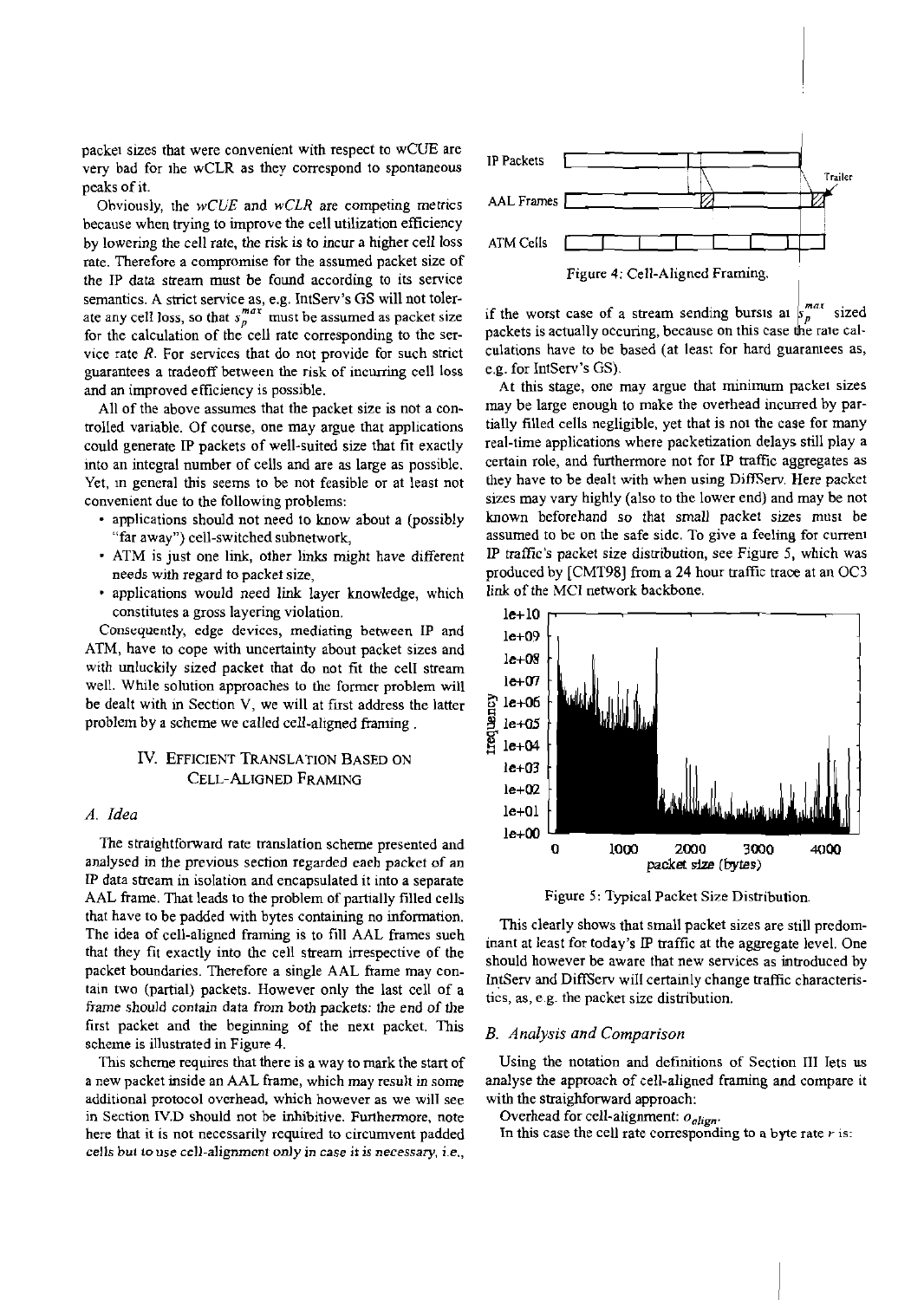$$
r_c(s_p) = \left[ \frac{r}{s_p} \times \frac{s_p + o_p + o_{align}}{s_c - o_c} \right]
$$
 (7)

where we have the following bounds on *r,* 

$$
r_c^{min} = \left| \frac{r}{M} \times \frac{M + o_p + o_{align}}{s_c - o_c} \right| \le r_c
$$
  

$$
\le \left| \frac{r}{m} \times \frac{m + o_p + o_{align}}{s_c - o_c} \right| = r_c^{max}
$$
 (8)

In Figure 6 the *wCUE* for the case of a straightforward translation and the approach based on cell-aligned framing are compared.



Pigure 6: Worst-Case Ce11 Utilization Efficiency.

We used the same settings as in the examples before and assumed no overhead for the cell-alignment, which as will be shown in Section IVD is possible for AALS. It is obvious that cell-aligned framing can achieve quite a substantial efflciency gain, especially for very small packet sizes.

Let us now take a look at the *wCLR* for both cases as it is depicted in Figure 7.



Figure 7: Worst-Case Ce11 Loss Rate.

Again it can be seen that cell-aligned framing is a considerable improvement over the straightforward approach where packets are treated in isolation. This is due to the fact that the space of possible cell rates, i.e.  $[r_c^{min}, r_c^{max}]$ , is considerably compressed and thus the risk of assummg large packet sizes for the cell rate allocation translates into much lower cell loss rates if the actual packet size is less.

### *C. Potential Drawbacks*

After having shown the benefits of cell-aligned framing over the straightforward rate translations, let us now look at some potential counter-arguments that may be raised against it:

- One question certainly is how expensive the regeneration of packet boundaries is. As mentioned above, a marking technique is needed, which may consume some One question certainly is how expensive the regeneration of packet boundaries is. As mentioned above, a marking technique is needed, which may consume some PCI (Protocol Control Information), and we have some PCI (Protocol Control Information), and we have some more computational effort in order to keep track of the fragmented packets. Wc will see below that this overhead can be kept reasonably small.
- When using cell-aligned framing not all the cells are equally important any more, because one lost cell may "kill" two packets, if it is the shared cell of two consecutive packets. However, it can be argued that either the packets are small and then there is not so much lost or they are large and then this should be an infrequent event.
- Frames may have to wait to be filled up. Yet, here the solution is to never walt for following packets to fill up the cell stream, but only fill it up if there are already packets waiting in the queue. The rationale here is that the rate computations are based on certain warst-case scenarios in which the approach would actually be applied, whereas if the rate is not fully used then the wastage of cell space is not such a big issue. The main point is that the rate translations which are based on this worst-case scenario can be kept low.

#### *D. Impiementation UsingAAL5*

After having shown the benefits and potential drawbacks of cell-aligned frarning, we now prcsent a very simple way of how the scheme could be implemented when AAL5 1s used as adaptation layer for the iransport of 1P traffic over an ATM subnetwork. In the ATM terminology this could also be called a SSCS (Sewice-Specific Convergence Sublayer) of AAL5 for IP-performance oriented services such as IntServ or DiffServ. The task of that SSCS is to mark where a new packet starts within an AAL5 frame in order to be able to reassemble packets at the receiving side.

The AAL5 CPCS-PDU (Common Part Convergence Sublayer) is structured as depicted in Figure 8.



Figure 8: CPCS-PDU format for AALS.

Fortunately, it possesses an unused field called UU (User-10-User Indication). The idea is now to use that field as a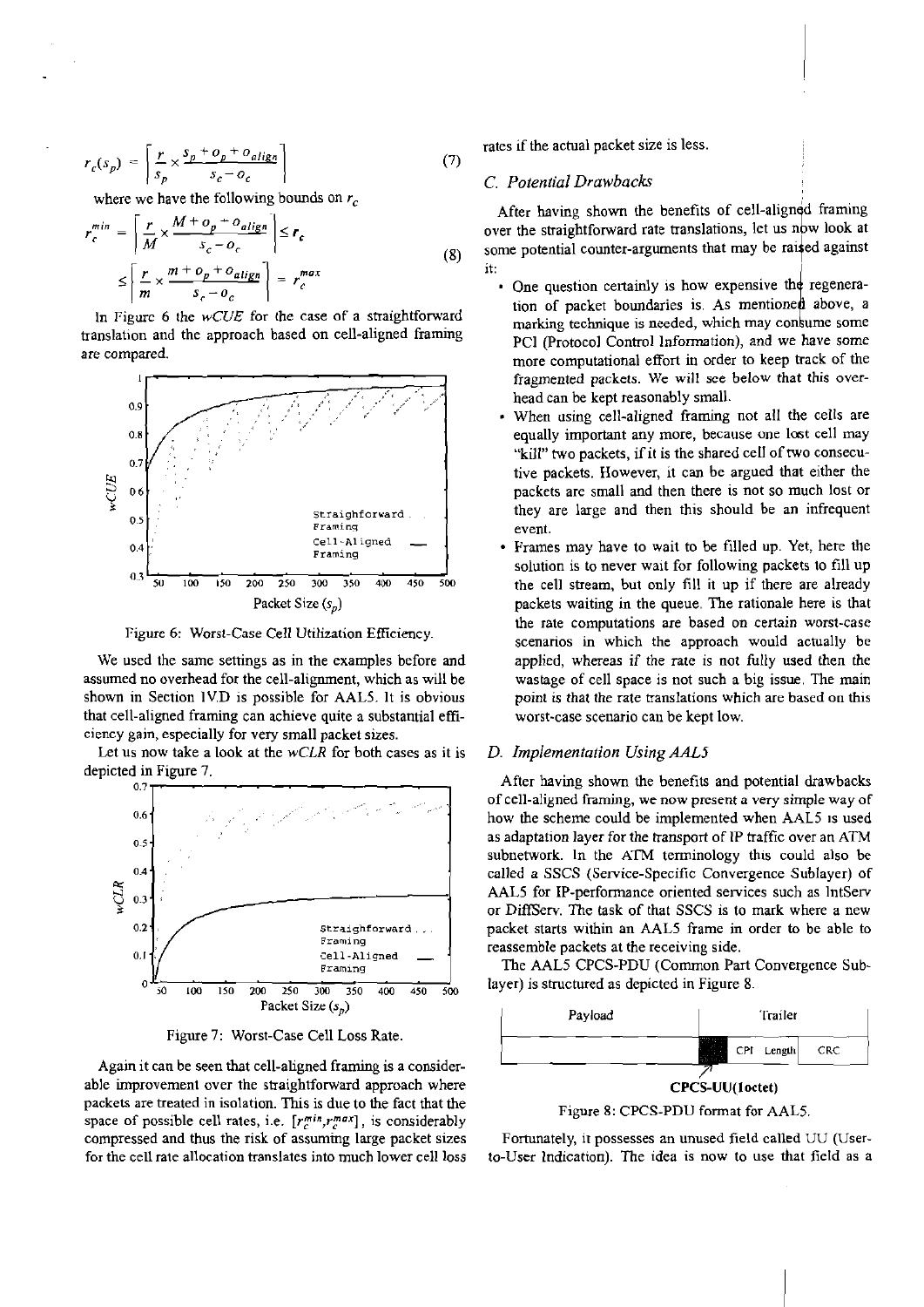pointer to the beginning of the next IP packet in an AALS frame. Thus, the semantics of the UU field is the number of bytes from the end of an AAL5 frame to the location where a new IP packet starts. This can of course be at most 255 bytes apart, yet it is sufficient if only the last cell is always with filled with the beginning of the next packet, as was proposed above. Note that  $UU=0$  means that the encapsulated IP packet plus overhead fiited exactly an integral number of ATM cells.

In Figure 9 thc required protocol processing for cellaligned framing is illustrated in pseudocode for both, sending and receiving side. At the sending side, it has to be computed whether padding of the payload is necessary and if so, how many bytes of padding. If another packet is already waiting, then instead of padding the AALS frame, it is filled up with the first bytes of the waiting packet and the Uü pointer is set to the beginning of that packet. At the receiving side, the packets are possibly reassembled by using the information delivered in the UU field of the AAL frame. In the set of padding. If another packet is already waiting,<br>  $\frac{1}{2}$  or  $\frac{1}{2}$  is trapezoidally distributed over [in the beginning of that packet and the UU pointer is set<br>
the beginning of that packet. At the recei

aligned framing, i.e.  $o_{s}$   $= 0$ , but introduces a higher protocol processing cost due to the more complicated buffer man-<br>agement, which however from our perspective should be<br>justified due to the considerable efficiency improvements At first we define quantilized cell rates  $r_{c,\alpha}$ justified due to the considerable efficiency improvements At first we define quantilized cell rates  $r_{c,\alpha}$  as <br> $p(CLR = 0 | r_{c,\alpha}) > 1 - \alpha$  (11)

# V. SOLUTION APPROACHES TO THE

head due to partially filled cells, a solution to the problem of size distribution we introduce a transform of it, the packet the variability of packet sizes would save overhead that is atte distribution, where the packet the variability of packet sizes would save overhead that is accounted per packet, i.e.  $o_p$ . This overhead is proportional to  $o_p/s_p$ , and can of course not be totally circumvented but lowered by using some (heuristic) knowledge about the packet<br>size distribution. This could be based upon statistics or past<br>experience in general which might be available. The<br>approach is mainly aimed at services that only pr soft guarantees, as for example IntServ's CLS or DiffServ's AF.

```
forever {
  wait for packet to be sent;
  compute #bytes required for padding;
  I if (padding I= 0 L& another packet waiting { 
    take padding bytes from waiting packet; 
    fill it together with packet in AAL5 frame F;
    set F.cpcs-uu = padding; 
  1 
  else { 
    send padded AALS frame; 
    Set F.cpcs-uu = 0; 
  1
```
The idea is to be able to make a quantitative statement about certain metrics given a certain packet size djstribution. As an example, it shouId be possible to provide an assurance like: if packet sizes are uniformly distributed over  $[m,M]$ , then at a probability of 95% we obtain a CLR of  $0<sub>i</sub>$ 

Let us look at that in a more formal manner. Recall that  $s_p$  is a random variable which must be estimated well in order to be able to make rate allocations with favourable cell utilization *and* tolerable loss characteristics. Prominent example cases are: I

is uniformly distributed over  $[m, M]$ , i.e. its p.d.f. is

$$
f(s_p) = \frac{1}{M - m + 1} \tag{9}
$$

2,  $s_p$  is trapezoidally distributed over [m, M] (with the slope  $a$  of the trapezoid representing the "optimism/pessimism" of the assumption on the packet sizes), 1.e. its p.d.f. is:

$$
f_a(s_p) = as_p - a\frac{M+m}{2} + \frac{1}{M-m}
$$
  
\n
$$
a \in \left[\frac{2}{(M-m)^2} \cdot \frac{2}{(M-m)^2}\right]
$$
 (10)

$$
p(CLR = 0 | r_{c,\alpha}) > 1 - \alpha \tag{11}
$$

which means the probability to incur cell loss if we allocate  $r_{c,\alpha}$  is less than  $\alpha$ .

**FIGURER OF PACKETS**" PROBLEM Let us look at the general case, where we assume that  $s_n$ While cell-aligned framing avoids the segmentation over- has the distribution function  $F(s_p)$ . Yet, instead of the packet

$$
r_p = \frac{r}{s_p} \tag{12}
$$

# <sup>I</sup>*Sende~Algorithm Receiver-Alporithm* 1  $NetworkBuffer$  outstanding packet =  $empty;$ forever { receive **AALS** frame P; append F.payload[O, F.length-F.cpcs-uu-11 to outstanding packet; send outstanding packet to upper layer; buffer **F.payload[F.length-F.cpcs-uu,**  F.length] in outstanding packet; 3 'I Figure 9: Cell-Aligned Framng Algorithm at Sender and Receiver.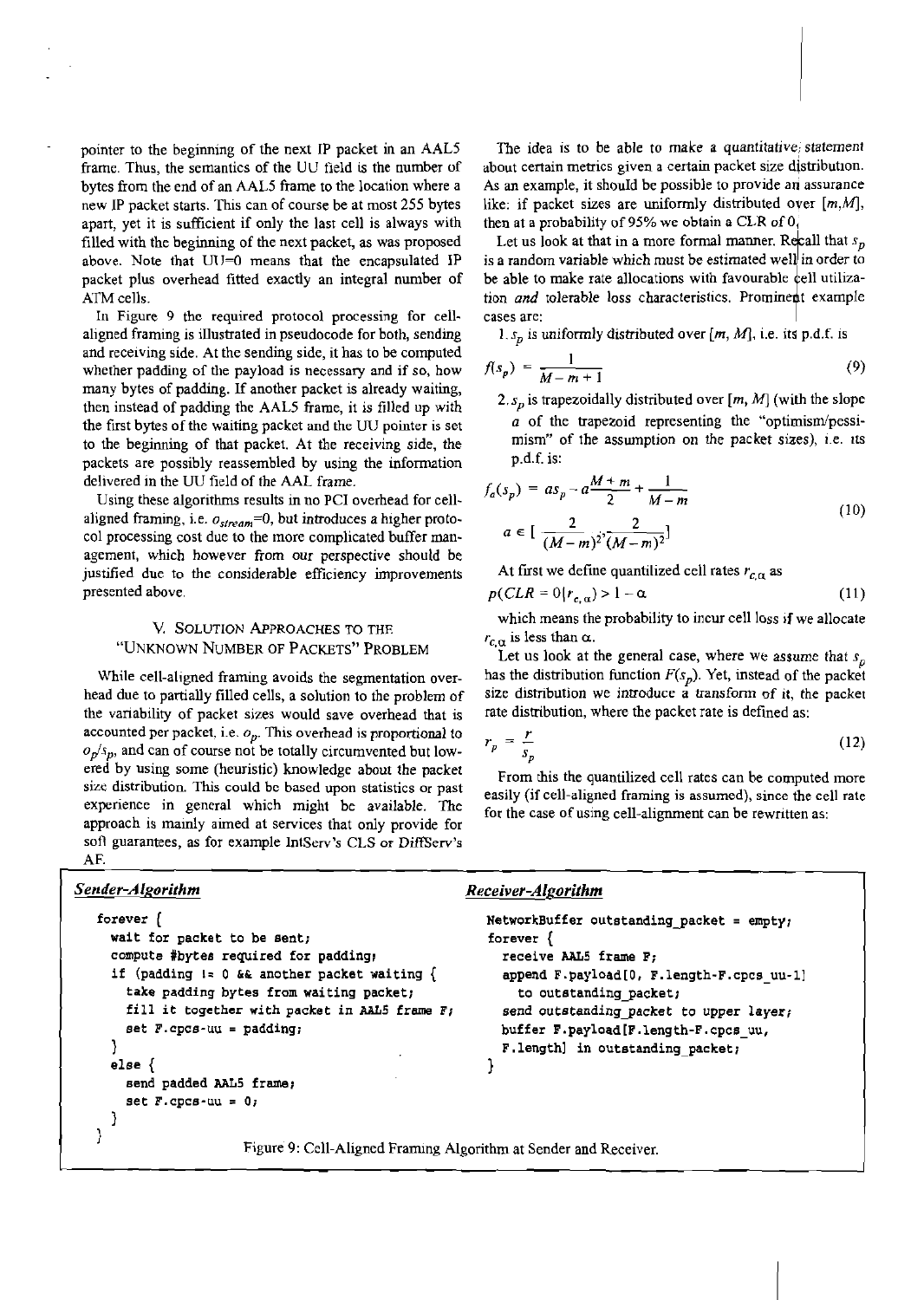$$
r_c = \left\lceil \frac{r + r_p(o_p + o_{\text{align}})}{s_c - o_c} \right\rceil.
$$
 (13) size distribution.   
TABLE 2 Quantilized Cell Rates.

Since the packet rate has the mirrored distrihution of the packet sizes (since  $r_p$  is a homomorphism of  $s_p$ ), assumptions about packet sizes translate readily in the distribution of the packet rate.

To calculate those quantilized cell rates, note that

 $\overline{1}$ 

$$
-\alpha < p(CLR = 0 | r_{c,\alpha}) = p(r_c < r_{c,\alpha})
$$
  
\n
$$
= p\left(\left[\frac{r + \overline{r_p}(o_p + o_{align})}{s_c - o_c}\right] \right) < \left[\frac{r + r_{p,\alpha}(o_p + o_{align})}{s_c - o_c}\right]\right)
$$
  
\n
$$
< p\left(\frac{r + \overline{r_p}(o_p + o_{align})}{s_c - o_c} + 1 < \frac{r + r_{p,\alpha}(o_p + o_{align})}{s_c - o_c}\right)
$$
  
\n
$$
= p\left(\overline{r_p} < r_{p,\alpha} - \frac{s_c - o_c}{o_p + o_{align}}\right)
$$
  
\n
$$
= G\left(r_{p,\alpha} - \frac{s_c - o_c}{o_p + o_{align}}\right)
$$
  
\n
$$
= 1 - F\left(r/\left(r_{p,\alpha} - \frac{s_c - o_c}{o_p + o_{align}}\right)\right)
$$
 (14)

Here  $r_{p,\alpha}$  is the packet rate corresponding to  $r_{c,\alpha}$  and G is the distribution of  $r_p$ . Due to the integrality constraints on cell rates it is not possible to calculate them exactly for every  $\alpha$ , but only a (tight) lower bound can be computed, whieh gives a cell rate at which the  $CLR = 0$  with a probability of at least  $1-\alpha$  (assuming a certain packet size distribution and therefore packet rate distribution).

To compute the cell rates fiom (14), note that from (13) it follows that

$$
r_{p,\alpha} \le \frac{r_{c,\alpha}(s_c - o_c) - r}{o_p + o_{align}}\tag{15}
$$

Using that relation and after some algebra we ohtain the relation:

$$
r_{c,\,\alpha} > \frac{r}{s_c - o_c} \left( 1 + \frac{o_p + o_{\text{align}}}{F^{-1}(\alpha)} \right) + 1 \tag{16}
$$

which allows us to compute the quantilized cell rates as

$$
r_{c,\,\alpha} = \left| \frac{r}{s_c - o_c} \left( 1 + \frac{o_p + o_{align}}{F^{-1}(\alpha)} \right) + 1 \right| \tag{17}
$$

**in** Table 2, are given some example values of quantilized cell rates for the sample packet size distributions (9) and (10). We used the sarne parameter settings as for the examples in preceding sections (in particular we used  $m=33$  and  $M=500$ ), and for the parameter **o** of the trapezoidal distribution we used the extreme values  $\pm 2/(M-m)^2$ , which represent very optimistic respectively pessimistic assumptions on the packet size distribution.

TABLE 2 Ouantilized Cell Rates.

| $r_{c,\alpha}$             | $\alpha = 0.01$ | $\alpha$ =0.05 | $\alpha=0.1$ | $d=0.2$      |
|----------------------------|-----------------|----------------|--------------|--------------|
| uniform                    | 298             | 269            | 2.52         | $\sqrt{236}$ |
| optimistic<br>trapezoidal  | 253             | 234            | 228          | : 224        |
| pessimistic<br>trapezoidal | 305             | 284            | 269          | 250          |

Alternatively and sirnilarly, the *CUE* could be taken as a rnetric to define quantilized cell rates, or the CLR could be chosen less or equal to some  $\beta$  >0. Yet, one must be aware that the latter would introduce another pararneter that rnight be difficult to specify - parsimonious models are generally preferable.

#### VI. RELATED WORK

The issue of overlaying IP QoS services onto ATM subnetworks, has been and still is dealt with extensively, for an overview of that larger field of related work, see [2]. Yet, directly related to the issue of mapping the QoS models, the most important work has certainly been done in the IETF and ATM Forum. Here, for IntServ it exists a proposed IETF standard [10], that gives very detailed treatment on how to choose the ATM service categories for the GS and CLS classes. Similarly, there is work in progress  $[11]$  in the IETF and ATM Fomm [I31 on the mapping of PHB resp. SLAs to ATM service eategories. Non-standardization work concerned with those issues can be found in [14], where it is shown that the IntServ to ATM mappings proposed in [10] are at least dubious. as they are shown to lead to excessive cell loss in simulations. The authors of [15] are especially eoncerned with how to map CLS to ATM and give some simulation results on their specific mapping scheme.

However, all of these do not consider the translation of the different parameter units in the detailed and rigorous manner we did in this paper. Furthermore, they restrict their investigations towards a eertain IP QoS rnodel or even only parts of it, whereas out work is generally applicable to performanceoriented IP network services, of which lntServ and DiffSem are just examples. Furthermore, most of our results are also generic for arbitrary cell-switched networks and not just for ATM. So, we see the major contribution of our work in the generality of the results on how to translate efficiently between IP and cell-switching network performance parameters.

#### VII. CONCLUSIONS

After thoroughly analysing previously proposed straighforward approaches we identified the two main obstacles to an efticient translation of IP to cell-switching performance